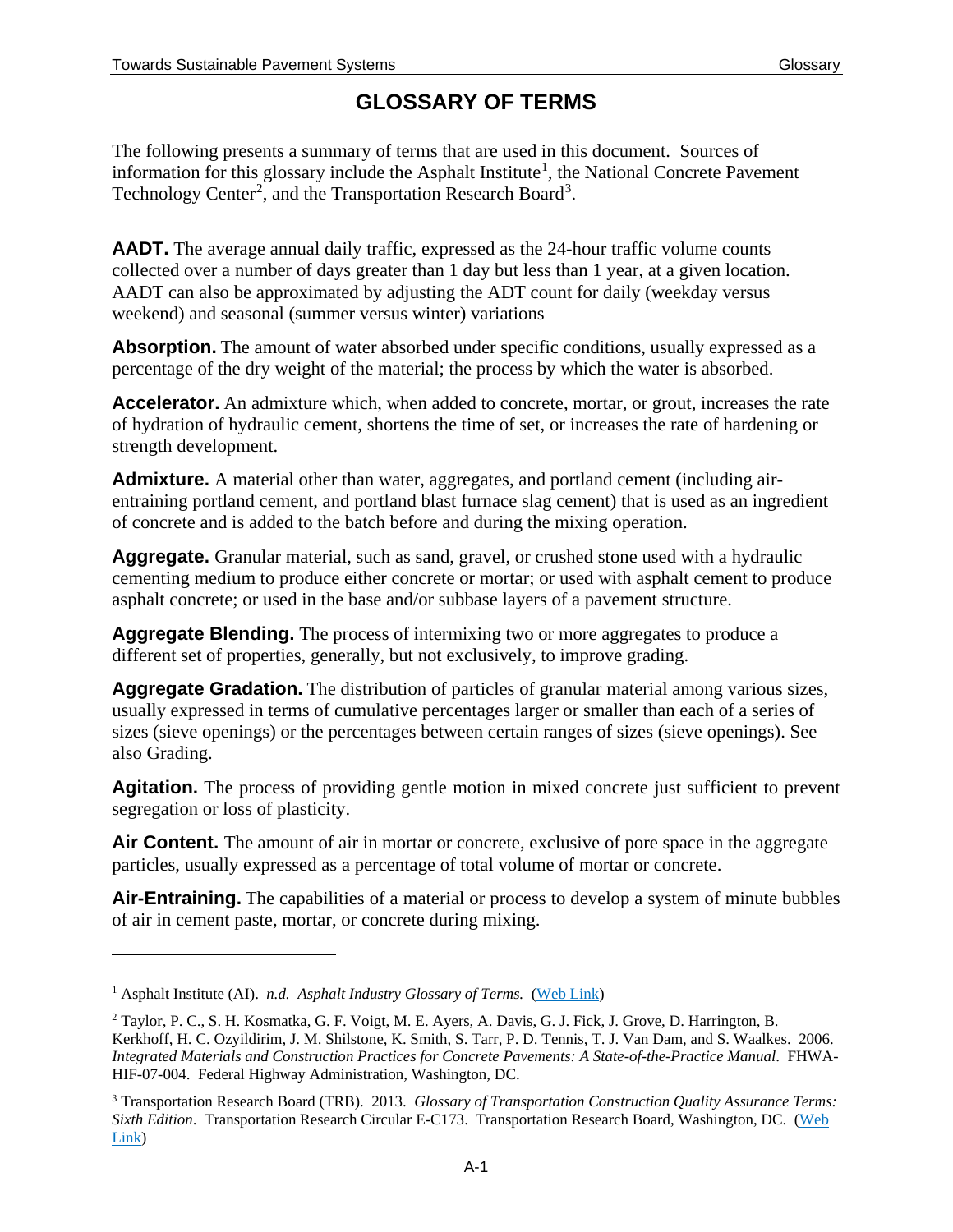Air Void. A space in cement paste, mortar, or concrete filled with air; an entrapped air void is characteristically 0.04 in (1 mm) or more in size and irregular in shape; an entrained air void is typically between 0.004 inches and 0.04 inches (10μm and 1 mm) in diameter and spherical (or nearly so).

**Albedo.** Solar reflectance.

**Alkali-Silica Reaction.** The reaction between the alkalis (sodium and potassium) in portland cement binder and certain siliceous rocks or minerals, such as opaline chert, strained quartz, and acidic volcanic glass, present in some aggregates; the products of the reaction may cause abnormal expansion and cracking of concrete in service.

**Allocate.** Distribution of available resources among programs or geographic districts/regions.

**Alternatives.** Available choices or courses of action that can be considered at each stage of resource allocation or utilization.

**Asphalt Cement.** A bituminous material that, when used as a binder with aggregate, creates hot-mix asphalt.

**Asphalt Cutback.** Asphalt cement that has been liquefied by blending with petroleum solvents (diluents). Upon exposure to atmospheric conditions the diluents evaporate, leaving the asphalt cement to perform its function.

**Asphalt Emulsion.** An emulsion of asphalt binder and water that contains a small amount of an emulsifying agent. Emulsified asphalt droplets may be of either the anionic (negative charge), cationic (positive charge) or nonionic (neutral).

**Asphalt Rubber (AR).** Conventional asphalt cement to which recycled ground tire rubber has been added, that when reacted with the hot asphalt cement causes a swelling and/or dispersion of the tire rubber particles.

Asset. The physical infrastructure (e.g., right-of-way, pavements, structures, roadside features). Assets can also include other agency resources capable of providing added value (e.g., human resources, real estate, equipment and materials).

**Asset Management.** Business processes for resource allocation and utilization with the objective of better decision-making based upon quality information and well-defined objectives.

**Asset Management Plan.** Tactical plan for managing an agency's infrastructure (and/or other assets) to deliver an agreed upon level of service. Typically, the asset management plan encompasses more than one asset (e.g., a system approach).

**Base.** The layer of material immediately beneath the pavement surface or binder course.

**Base Course.** A layer of specified select material of planned thickness constructed on the subgrade or subbase below a pavement to serve one or more functions such as distributing loads, providing drainage, minimizing frost action, or facilitating pavement construction.

**Batch Plant.** Equipment used for batching concrete materials.

**Batch Plant Mix Water.** The mixing water added to a concrete or mortar mixture before or during the initial stages of mixing.

**Benchmark.** Process for comparing cost, performance life, productivity, or quality of a specific process or method to a standard or best practice. Benchmarking is used in [strategic management](http://en.wikipedia.org/wiki/Strategic_management)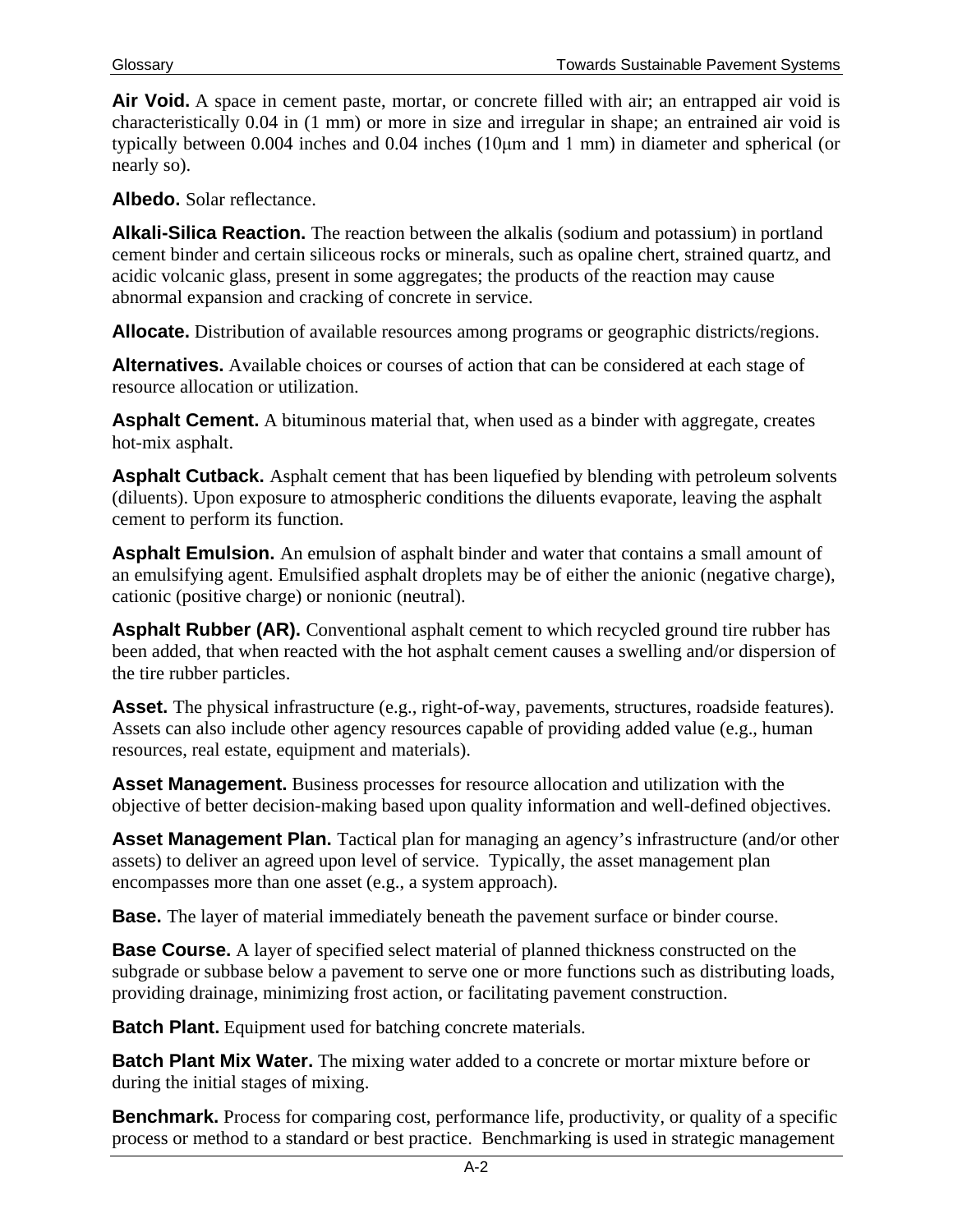to evaluate various process aspects in relation to [best practice.](http://en.wikipedia.org/wiki/Best_practice) Agencies then use the benchmarking results to develop plans for process improvement or adoption of best practices, usually with the aim of increasing performance.

**Benefit/Cost.** A comparison analysis of the economic benefit of an investment to its cost. The benefit/cost analysis should include all costs and benefits to both the agency and the users of the facility over an appropriate life cycle period. In asset management, benefit/cost can be applied for prioritizing projects, evaluation of the benefits and costs for all projects in a program, and determination of program tradeoffs.

**Binder.** An adhesive composition of asphalt cement, modified asphalt cement, or other bituminous materials which is primarily responsible for binding aggregate particles together. Also used to refer to the layer of asphalt directly below the surface course (i.e., binder course).

**Bitumen.** A class of black or dark-colored (solid, semisolid, or viscous) cementitious substances, natural or manufactured, composed principally of high molecular weight hydrocarbons, of which asphalts, tars, pitches, and asphaltites are typical.

**Bituminous.** Any asphalt material used in the construction of maintenance of a roadway.

**Blast-Furnace Slag.** The non-metallic byproduct, consisting essentially of silicates and aluminosilicates of lime and other bases, which is produced in a molten condition simultaneously with iron in a blast furnace.

**Bleeding.** The self-generated flow of mixing water within, or its emergence from, freshly placed concrete or mortar.

**Blistering.** The irregular rising of a thin layer of placed mortar or concrete at the surface during or soon after completion of the finished operation.

**Bond.** The adhesion of concrete or mortar to reinforcement or other surfaces against which it is placed; the adhesion of cement paste to aggregate.

**Bonded Concrete Overlay.** Thin layer of new concrete 2 to 4 inches (51 to 102 mm) placed onto slightly deteriorated existing concrete pavement with steps taken to prepare the existing surface to promote adherence of new concrete.

**Broom.** The surface texture obtained by stroking a broom over freshly placed concrete. A sandy texture obtained by brushing the surface of freshly placed or slightly hardened concrete with a stiff broom.

**Capital.** Type of investment that generally involves construction or major repair and can include: new construction, reconstruction, structural and functional improvements, and rehabilitation.

**Cement, Blended.** A hydraulic cement consisting essentially of an intimate and uniform blend of granulated blast-furnace slag and hydrated lime; or an intimate and uniform blend of portland cement and granulated blast-furnace slag cement and pozzolan, produced by intergrinding portland cement clinker with the other materials or by blending portland cement with the other materials, or a combination of intergrinding and blending.

**Cement, High-Early Strength.** Cement characterized by producing earlier strength in mortar or concrete than regular cement, referred to in the United States as Type III.

**Cement, Hydraulic.** Cement that is capable of setting and hardening under water, such as normal portland cement.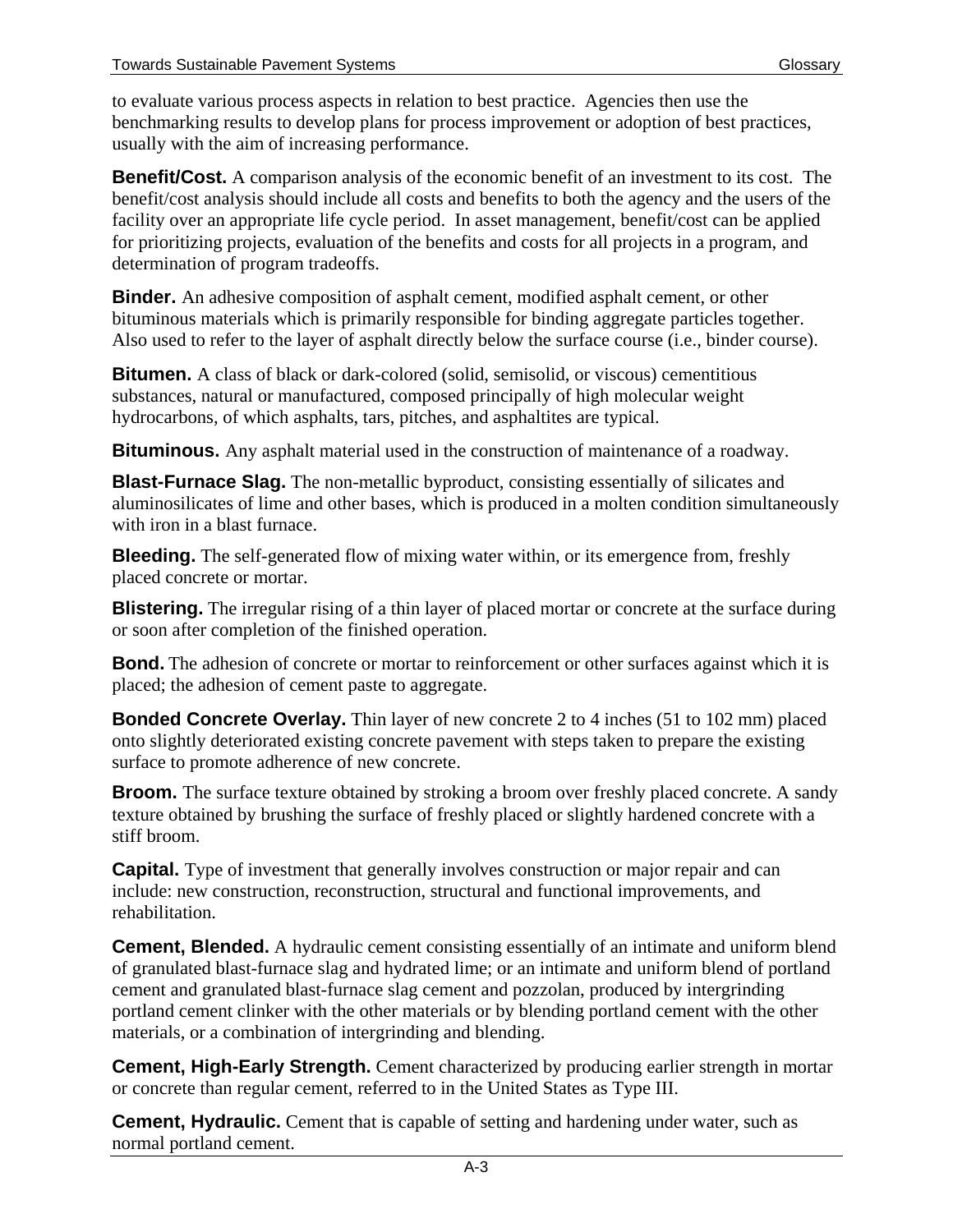**Cementitious Materials.** Substances that alone have hydraulic cementing properties (set and harden in the presence of water); includes ground, granulated blast-furnace slag, natural cement, hydraulic hydrated lime, and combinations of these and other materials.

**Chip Seal.** A surface treatment in which a pavement surface is sprayed with asphalt (generally emulsified) and then immediately covered with aggregate and rolled. Chip seals are used primarily to seal the surface of a pavement with non-load-associated cracks and to improve surface friction (skid resistance). Also referred to as "seal coat."

**Clinker.** A fused or partially fused by-product of the combustion of coal. Also includes lava and portland cement and partially vitrified slag and brick.

**Coal Tar.** A dark brown to black cementitious material produced by the destructive distillation of bituminous coal.

**Cohesiveness.** The property of a concrete mix which enables the aggregate particles and cement paste matrix therein to remain in contact with each other during mixing, handling, and placing operations; the "stick-togetherness" of the concrete at a given slump.

**Cold In-Place Recycling (CIR).** A process in which a portion of an existing bituminous pavement is pulverized or milled, the reclaimed material is mixed with new binder and new materials, and the resultant blend is placed as a base for a subsequent overlay.

**Cold Milling.** A process of removing pavement material from the surface of the pavement either to prepare the surface to receive overlays (by removing rutting and surface irregularities), to restore pavement cross slopes and profile, or to re-establish the pavement's surface friction characteristics.

**Compaction.** The process whereby the volume of asphalt, aggregate, soil, or freshly placed mortar or concrete is reduced to the minimum practical space, usually by vibration, centrifugation, tamping, or some combination of these; to mold it within forms or molds and around embedded parts and reinforcement, and to eliminate voids other than entrained air. See also Consolidation.

**Condition Index.** A numeric score determined from pavement condition data and used to represent the performance of the pavement.

**Consistency.** The degree of fluidity of asphalt cement at any particular temperature. The consistency of asphalt cement varies with its temperature; therefore, it is necessary to use a common or standard temperature when comparing the consistency of one asphalt cement with another.

**Consolidate.** Compaction usually accomplished by vibration of newly placed concrete to minimum practical volume, to mold it within form shapes or around embedded parts and reinforcement, and to reduce void content to a practical minimum.

**Consolidation.** The process of inducing a closer arrangement of the solid particles in freshly mixed concrete or mortar during placement by the reduction of voids, usually by vibration, centrifugation, tamping, or some combination of these actions; also applicable to similar manipulation of other cementitious mixtures, soils, aggregates, or the like. See also Compaction.

**Continuously Reinforced Concrete Pavement (CRCP).** A concrete pavement characterized by no regularly spaced transverse joints and continuous longitudinal reinforcement.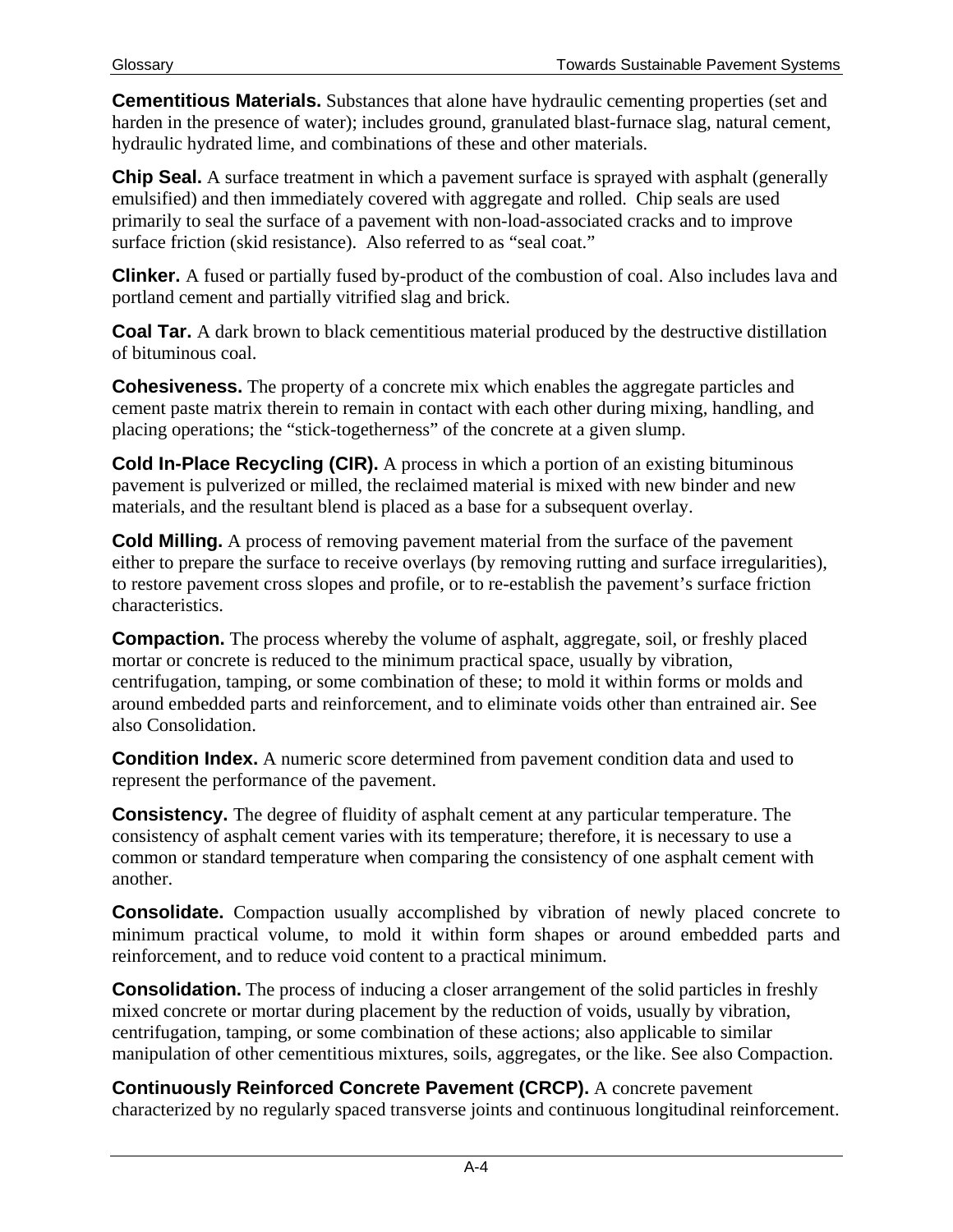**Cost Plus Time Bidding.** Also called **A+B Bidding.** A bidding procedure that selects the low bidder based on a monetary combination of the traditional bid price (A) and the time (B) needed to complete the project or a critical portion of the project. A cost-plus-time contract can be devised to actually pay the contractor either only the A portion of the bid or the A portion plus or minus an agreed-upon incentive–disincentive amount for early or late completion; this latter form of the contract is sometimes referred to as a **cost-plus-time with incentives or disincentives (A + B + I/D) contract.** [The intent of either form is to provide an incentive for the contractor to minimize delivery time for high-priority roadways.]

**Course.** In pavement construction, a horizontal layer of asphalt, concrete, or aggregate, usually one of several making up a lift. See also Lift.

**Crack and Seat.** A fractured slab technique used in the rehabilitation of PCC pavements that minimizes slab action in a jointed concrete pavement (JCP) by fracturing the PCC layer into smaller segments. This reduction in slab length minimizes reflective cracking in new asphalt overlays.

**Deflection Basin.** The idealized shape of the deformed pavement surface as a result of a cyclic or impact load as depicted from the peak measurements of five or more deflection sensors.

**Deformed Reinforcement.** Metal bars, wire, or fabric with a manufactured pattern of surface ridges that provide a locking anchorage with surrounding concrete.

**Dense-Graded.** Aggregates graded to produce low void content and maximum weight when compacted.

**Design–Bid–Build (DBB).** A project delivery system in which the design is completed either by in-house professional engineering staff or a design consultant before the construction contract is advertised. [The DBB method is sometimes referred to as the traditional method.]

**Design–Build (DB).** A project delivery system in which both the design and the construction of the project are simultaneously awarded to a single entity. [The main advantage of the DB method is that it can decrease project delivery time.]

**Design–Build–Maintain (DBM).** A project delivery system in which the design, construction, and maintenance of the project are awarded to a single entity.

**Diamond Grinding.** The process used to remove the upper surface of a concrete pavement to remove bumps and restore pavement rideability; also, equipment using many diamondimpregnated saw blades on a shaft or arbor to shave the surface of concrete slabs.

**Dolomite.** A mineral having a specific crystal structure and consisting of calcium carbonate and magnesium carbonate in equivalent chemical amounts (54.27 and 45.73 percent by weight, respectively); a rock containing dolomite as the principal constituent.

**Dowel.** A device located across transverse joints at mid-depth of a PCC slab to provide load transfer from one slab to the adjoining slab. These are commonly smooth, round, and coated to resist corrosion.

**Early-Entry Dry Saw.** Lightweight saw equipped with a blade that does not require water for cooling and that allows sawing concrete sooner than with conventional wet-diamond sawing equipment.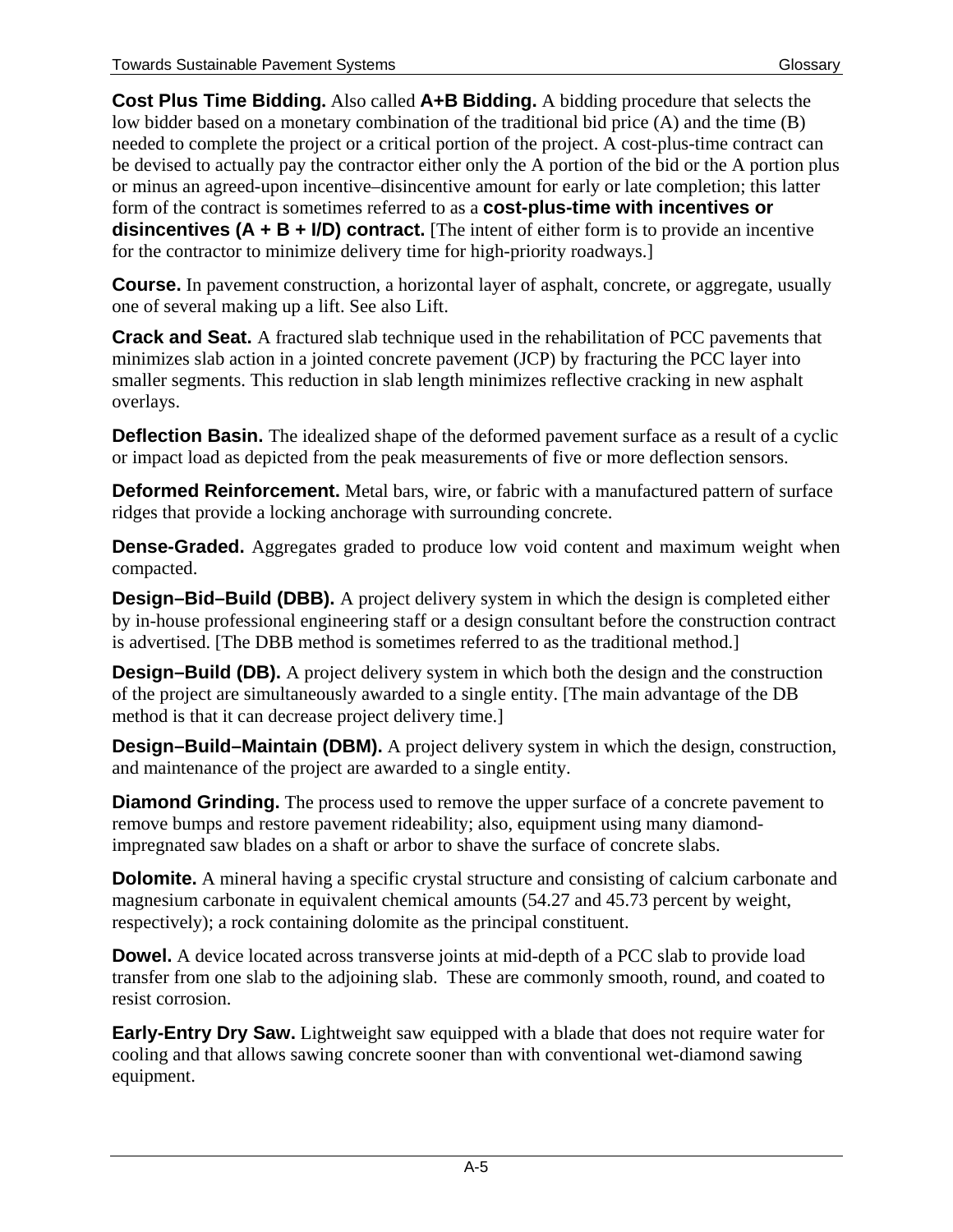**Empirical model.** A model developed from performance histories of pavements. [An empirical model is usually accurate only for the exact conditions and ranges of independent variables under which it was developed.]

**Emulsifying Agent or Emulsifier.** The chemical added to the water and asphalt that keeps the asphalt in stable suspension in the water. The emulsifier determines the charge of the emulsion and controls the breaking rate.

**Entrained Air.** Round, uniformly distributed, microscopic, non-coalescing air bubbles entrained by the use of air-entraining agents; usually less than 0.04 inches (1 mm) in size.

**Entrapped Air.** Air in concrete that is not purposely entrained. Entrapped air is generally considered to be large voids (larger than 0.04 inches [1 mm]).

**Facility.** A general term referring to a street, roadway, or highway.

**Fatigue Cracking.** Cracking of a roadway surface (either asphalt or concrete) caused by repetitive loading.

**Faulting.** Differential vertical displacement of abutting concrete pavement slabs at joints or cracks creating a step-like deformation in the pavement.

**Flexible Pavement.** An asphalt pavement.

**Flow.** 1) Time dependent irrecoverable deformation. 2) A measure of the consistency of freshly mixed concrete, mortar, or cement paste in terms of the increase in diameter of a molded truncated cone specimen after jigging a specified number of times.

**Fly Ash.** The finely divided residue resulting from the combustion of ground or powdered coal and which is transported from the fire box through the boiler by flu gasses; used as mineral admixture in concrete mixtures.

**Fog Seal.** A light application of diluted asphalt emulsion. It is used to renew old asphalt surfaces, seal small cracks and surface voids, and inhibit raveling.

**Full-Depth Asphalt Pavement.** The term FULL-DEPTH (registered by the Asphalt Institute with the U.S. Patent Office) certifies that the pavement is one in which asphalt mixtures are employed for all courses above the subgrade or improved subgrade. A Full-Depth asphalt pavement is placed directly on the prepared subgrade.

**Full-Depth Reclamation.** A technique in which the full thickness of the existing asphalt pavement and a predetermined portion of the underlying materials (base, subbase, and/or subgrade) are uniformly pulverized and blended to provide a homogeneous material.

**Gap-graded.** Aggregate so graded that certain intermediate sizes are substantially absent.

**Grading.** The distribution of particles of granular material among various sizes, usually expressed in terms of cumulative percentages larger or smaller than each of a series of sizes (sieve openings) or the percentages between certain ranges of sizes (sieve openings).

**Heat of Hydration.** Heat evolved by chemical reactions of a substance with water, such as that evolved during the setting and hardening of portland cement.

**Hot In-Place Recycling (HIPR).** A process which consists of softening the existing bituminous surface with heat, mechanically removing the surface material, mixing the material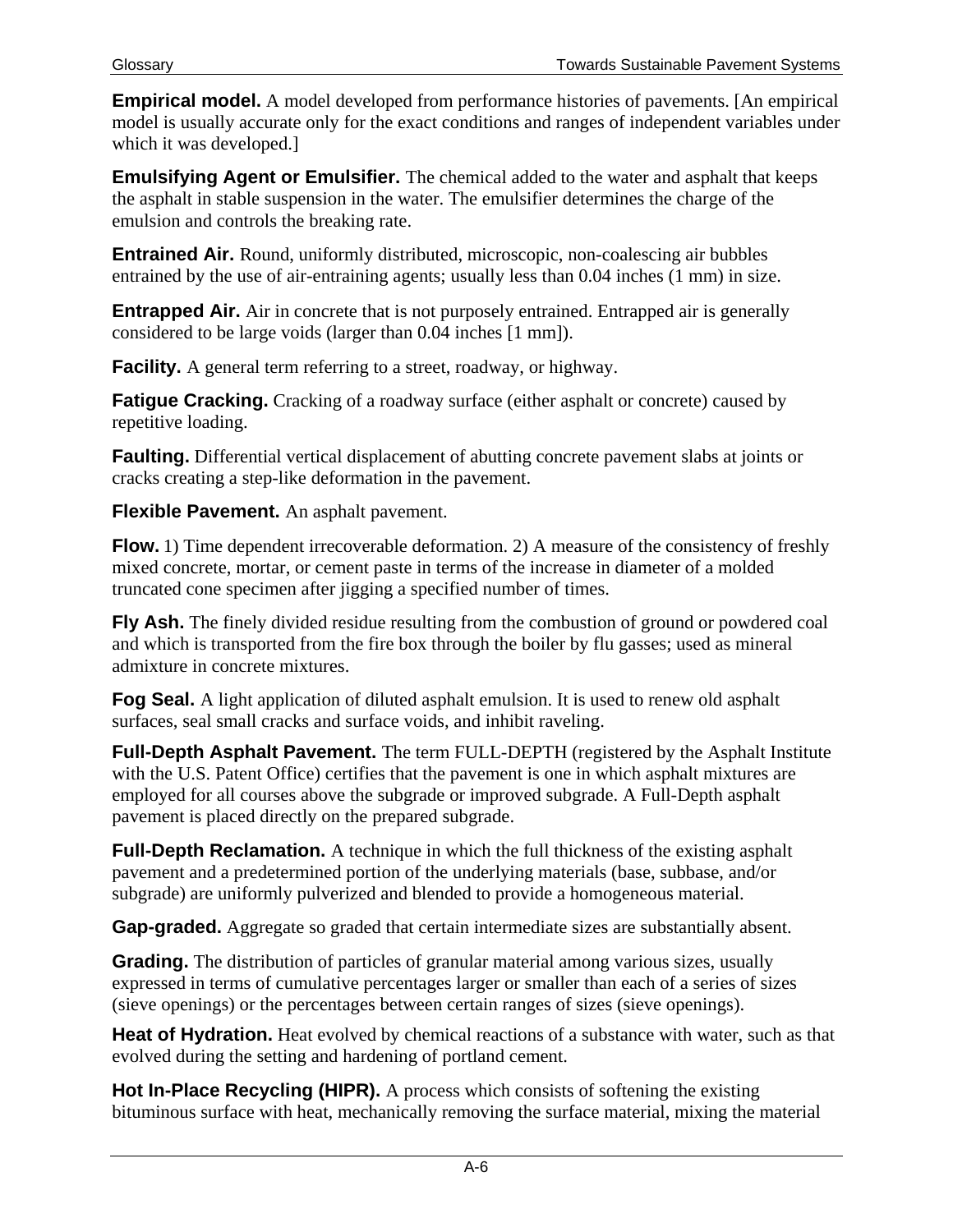with a recycling agent, adding new asphalt or aggregate to the material (if required), and then replacing the material back on the roadway.

**Hot Mix Asphalt (HMA).** A plant-produced, high-quality hot mixture of asphalt cement and well-graded, high-quality aggregate thoroughly compacted into a uniform dense mass.

**Incentive–Disincentive Provision** (for quality). A pay adjustment schedule that functions to motivate the contractor to provide a high level of quality. [A pay adjustment schedule, even one that provides for pay increases, is not necessarily an incentive or disincentive provision, as individual pay increases or decreases may not be of sufficient magnitude to motivate the contractor toward high quality.]

**Inlay.** A form of reconstruction where new concrete is placed into an area of removed pavement; the removal may be an individual lane, all lanes between the shoulders or only partly through a slab.

**International Roughness Index (IRI).** A measurement of the roughness of a pavement, expressed as the ratio of the accumulated suspension motion to the distance traveled obtained from a mathematical model of a standard quarter car traversing a measured profile at a speed of 50 mi/hr (80 km/h).

**Jointed Plain Concrete Pavement (JPCP).** A concrete pavement system characterized by short joint spacings and no reinforcement. Smooth dowels may be placed across the transverse joints to facilitate load transfer.

**Jointed Reinforced Concrete Pavement (JRCP).** A concrete pavement system characterized by longer joint spacings and containing steel mesh reinforcement distributed throughout the slab to hold any cracks tightly together.

Level of Service (LOS). Measures related to the public's perception of asset condition or of agency services; used to express current and target values for maintenance and operations activities.

Life Cycle. A length of time that spans the stages of asset construction, operation, maintenance, rehabilitation, and reconstruction or disposal/abandonment; when associated with analyses, refers to a length of time sufficient to span these several stages and to capture the costs, benefits, and long-term performance impacts of different investment options.

**Life Cycle Assessment (LCA).** A technique that can be used for analyzing and quantifying the environmental impacts of a product, system, and/or process.

Life Cycle Cost Analysis (LCCA). A method of reducing all of the significant costs of an asset over its lifetime to either a present worth (today's cost) or equivalent uniform annual cost (annual cost). As such, LCCA accounts for initial (or in-place) costs, subsequent maintenance and rehabilitation costs, and salvage value. In addition to all of these costs, inputs to an LCCA include the analysis period and the discount rate (reflecting the time value of money.

Life Cycle Inventory (LCI). LCI involves collecting, validating, and aggregating input and output data to quantify material use, energy use, environmental discharges, and waste associated with each life cycle stage.

Lift. The material placed between two consecutive horizontal placements, usually consisting of several layers or courses.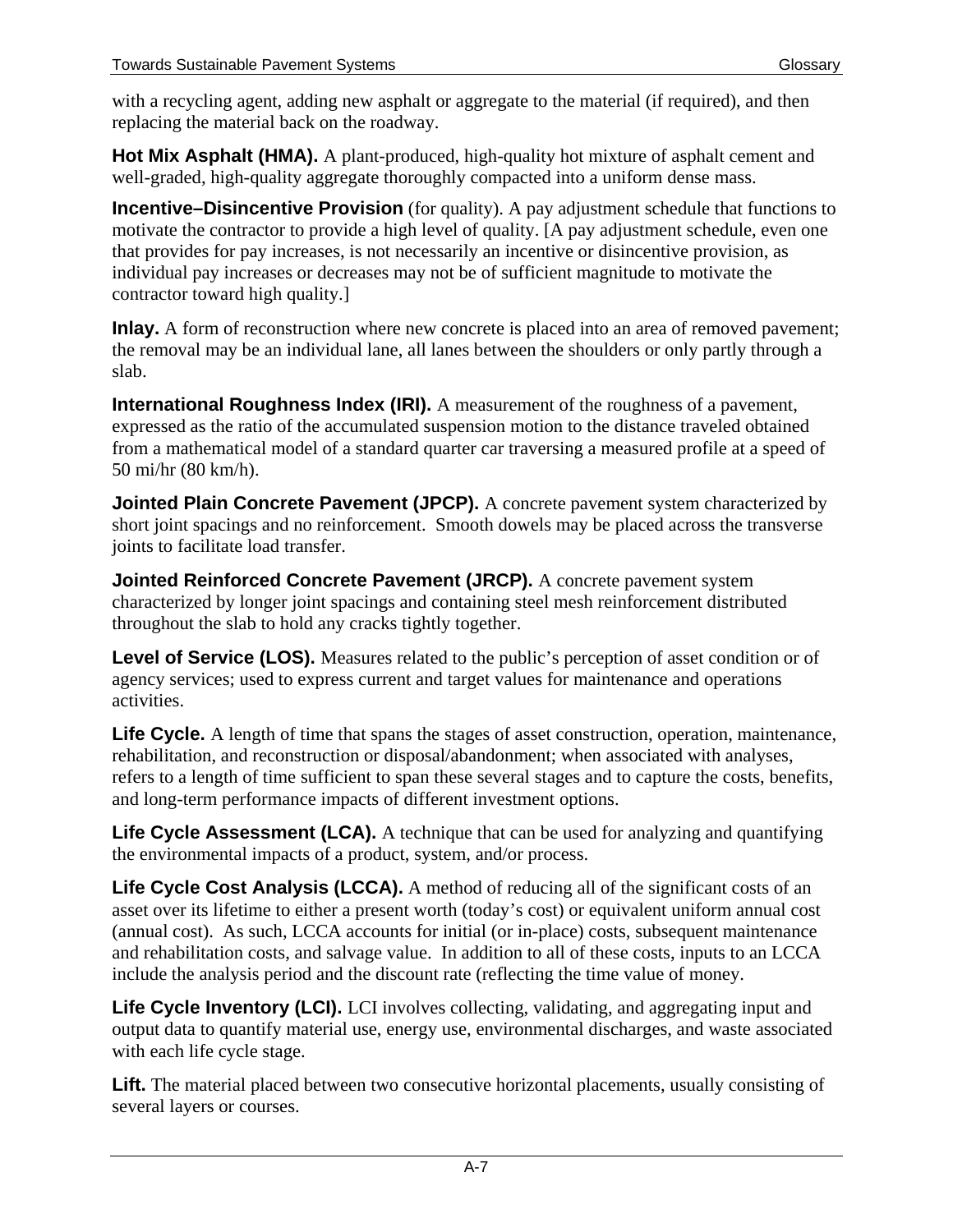**Load Transfer Restoration (LTR).** The placement of load transfer devices across joints or cracks in an existing jointed PCC pavement.

**Longitudinal Tining.** Surface texture achieved by a hand held or mechanical device equipped with a rake-like tining head that moves in a line parallel to the pavement centerline.

**Maintenance.** Activities that enable a transportation system to continue to perform at its intended level; comprises a range of services in preservation, cleaning, replacing worn or failed components, periodic or unscheduled repairs and upkeep, motorist services (incident response, hazardous materials response), snow and ice control, and servicing of traffic devices and aids; does not add to structural or operational capacity of an existing facility.

**Maintenance Mix.** A mixture of asphalt emulsion and mineral aggregate for use in relatively small areas to patch holes, depressions, and distressed areas in existing pavements. Appropriate hand or mechanical methods are used in placing and compacting the mix.

**Mean Profile Depth (MPD).** A measurement of pavement surface texture that strongly affects wet pavement friction.

**Mechanistic Model.** A model developed from the laws of mechanics, in which the prescribed action of forces on bodies of material elements are related to the resulting stress, strain, deformation, and failure of the pavement.

**Mechanistic–Empirical Model.** A model developed from a combination of mechanistic and empirical considerations. The basic advantage is that it provides more reliable performance predictions.

**Microsurfacing.** A mixture of polymer modified asphalt emulsion, crushed dense graded aggregate, mineral filler, additives and water. It provides a thin resurfacing of 0.38 to 0.75 inches (10 to 19 mm) to the pavement.

**Mineral Filler.** A finely divided mineral product, at least 70 percent of which will pass a 0.075 mm (No. 200) sieve. Pulverized limestone is the most commonly manufactured filler, although other stone dust, hydrated lime, portland cement, and certain natural deposits of finely divided mineral matter are also used.

**Multi-Parameter Bidding.** Also called **A + B + C bidding.** A bidding procedure that selects the low bidder based on a monetary combination of the traditional bid price (A), the completion time (B), and other elements (C) such as construction quality, safety, and life-cycle costs. Quantification of the elements and bidder evaluation methodology are included in the procedure.

**Natural (Native) Asphalt.** Asphalt occurring in nature, which has been derived from petroleum through natural processes of evaporation of volatile fractions, leaving the asphalt fractions. The native asphalt of most importance is found in the Trinidad and Bermudez Lake deposits. Asphalt from these sources is often called lake asphalt.

**Network.** System of assets to provide transportation services to customers.

**Nominal Maximum Size.** In specifications for and descriptions of aggregate, the smallest sieve opening through which the entire amount of the aggregate is permitted to pass; sometimes referred to as "maximum size (of aggregate)."

**Open-Graded.** Aggregate in which the voids are relatively large when the aggregate is compacted.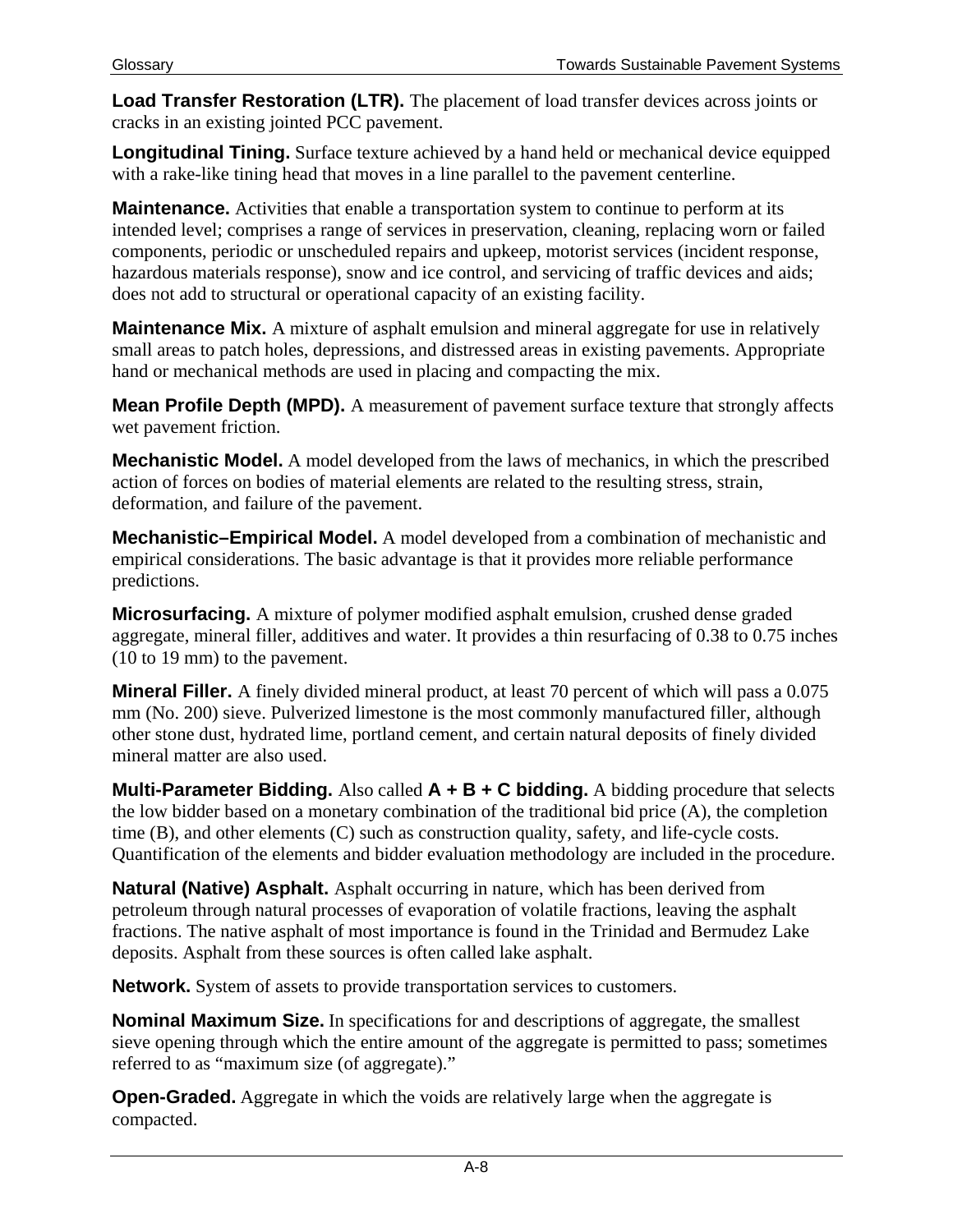**Open-Graded Friction Course (OGFC).** A bituminous paving layer consisting of a mix of asphalt cement and open-graded (also called uniformly graded) aggregate. An open-graded aggregate consists of particles of predominantly a single-size aggregate.

**Optimization.** Process for determining the best available value (e.g., cost, performance life) within a given set of constraints.

**Oven Dry.** The condition resulting from having been dried to essentially constant weight, in an oven, at a temperature that has been fixed, usually between 221 and 239 ºF (105 and 115 ºC).

**Oxidation.** Chemical reaction between the asphalt in an asphalt pavement and air, causing the bituminous surface to become discolored and stiffer.

**Particle-Size Distribution.** The division of particles of a graded material among various sizes; for concrete materials, usually expressed in terms of cumulative percentages larger or smaller than each of a series of diameters or the percentages within certain ranges of diameter, as determined by sieving.

**Pavement Maintenance.** Work that is planned and performed on a routine basis to maintain and preserve the condition of the highway system or to respond to specific conditions and events that restore the highway system to an adequate level of service.

**Pavement Management.** All the activities involved in the planning, programming, design, construction, maintenance, and rehabilitation of the pavement portion of a public works program. A system which involves the identification of optimum strategies at various management levels and maintains pavements at an adequate level of serviceability. These include, but are not limited to, systematic procedures for scheduling maintenance and rehabilitation activities based on optimization of benefits and minimization of costs.

**Pavement Management System (PMS).** A set of tools or methods that assists decisionmakers in finding optimum strategies for providing, evaluating, and maintaining pavements in a serviceable condition over a period of time.

**Pavement Preservation.** A program employing a network-level, long-term strategy that enhances pavement performance by using an integrated, cost-effective set of practices that extend pavement life, improve safety and meet motorist expectations.

**Pavement Rehabilitation.** Structural enhancements that extend the service life of an existing pavement and/or improve its load-carrying capacity. Rehabilitation techniques include restoration treatments and structural overlays.

**Pay Factor.** A multiplication factor, often expressed as a percentage, used to determine the contractor's payment for a unit of work, based on the estimated quality of work. [Typically, the term "pay factor" applies to only one quality characteristic.]

**Performance-Based.** Characteristic of an asset that reflects its functionality or its serviceability as perceived by transportation users; often related to condition.

**Placement.** The process of placing and consolidating concrete; a quantity of concrete placed and finished during a continuous operation; also inappropriately referred to as "pouring."

**Plastic.** Condition of freshly mixed cement paste, mortar, or concrete such that deformation will be sustained continuously in any direction without rupture; in common usage, concrete with slump of 3 to 4 inches (76 to 102 mm).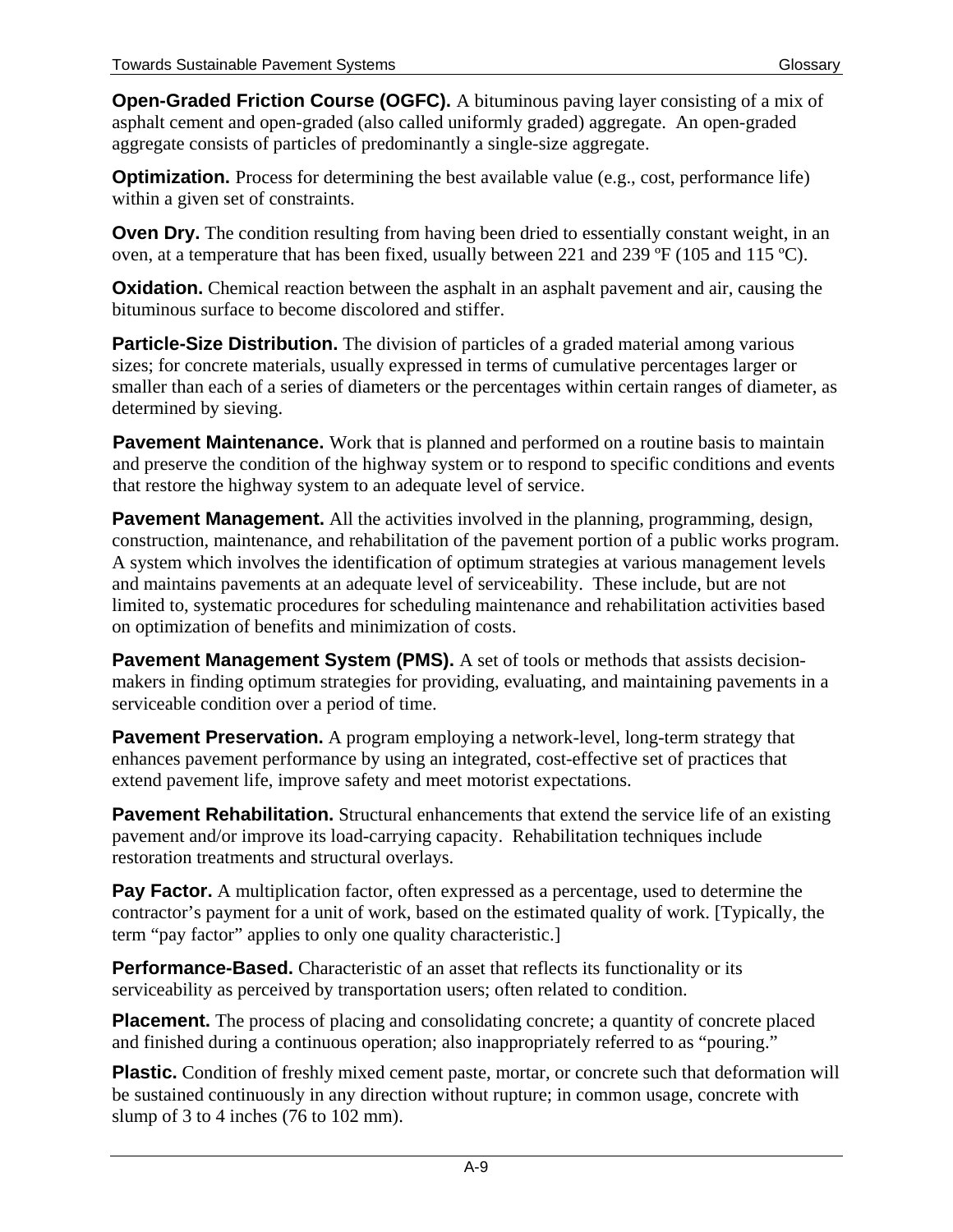**Pneumatic-Tire Roller.** A compactor with a number of tires spaced so their tracks overlap delivering a kneading type of compaction.

**Polymer Modified Asphalt.** Conventional asphalt cement to which one or more polymer compounds have been added to improve resistance to deformation at high pavement temperatures and often cracking resistance at low temperatures.

**Porosity.** The ratio, usually expressed as a percentage, of the volume of voids in a material to the total volume of the material, including voids.

**Portland Cement Concrete.** A composite material consisting of portland cement, coarse aggregate, fine aggregate, water, air, and possibly other additives that, when mixed together, hardens through a chemical reaction to form a hard solid mass. Physically, portland cement is a finely pulverized clinker produced by burning mixtures containing lime, iron, alumina, and silica at high temperature and in definite proportions, and then intergrinding gypsum to give the properties desired.

**Pozzolan.** A siliceous or siliceous and aluminous material, which in itself possesses little or no cementitious value but will, in finely divided form and in the presence of moisture, chemically react with calcium hydroxide at ordinary temperatures to form compounds possessing cementitious properties.

**Preventive Maintenance.** Proactive approach that applies maintenance treatments while the asset is still in good condition; extends asset life by preventing the onset or growth (propagation) of distress.

**Profile Index.** Smoothness qualifying factor determined from profilograph trace. Calculated by dividing the sum of the total counts above the blanking band for each segment by the sum of the segment length.

**Proportioning.** Selection of proportions of ingredients for mortar or concrete to make the most economical use of available materials to produce mortar or concrete of the required properties.

**Pumping.** The forceful displacement of a mixture of soil and water that occurs under slab joints, cracks and pavement edges which are depressed and released quickly by high-speed heavy vehicle loads; occurs when concrete pavements are placed directly on fine-grained, plastic soils or erodible subbase materials.

**Punchout.** In continuously reinforced concrete pavement, the area enclosed by two closely spaced transverse cracks, a short longitudinal crack, and the edge of the pavement or longitudinal joint, when exhibiting spalling, shattering, or faulting. Also, area between Y cracks exhibiting this same deterioration.

**Quality Assurance.** Planned and systematic actions by an owner or his representative to provide confidence that a product or facility meet applicable standards of good practice. This involves continued evaluation of design, plan and specification development, contract advertisement and award, construction, and maintenance, and the interactions of these activities.

**Quality Control.** Actions taken by a producer or contractor to provide control over what is being done and what is being provided so that the applicable standards of good practice for the work are followed.

**Raveling.** The wearing away of a bituminous pavement surface caused by the dislodging of aggregate particles and loss of asphalt binder.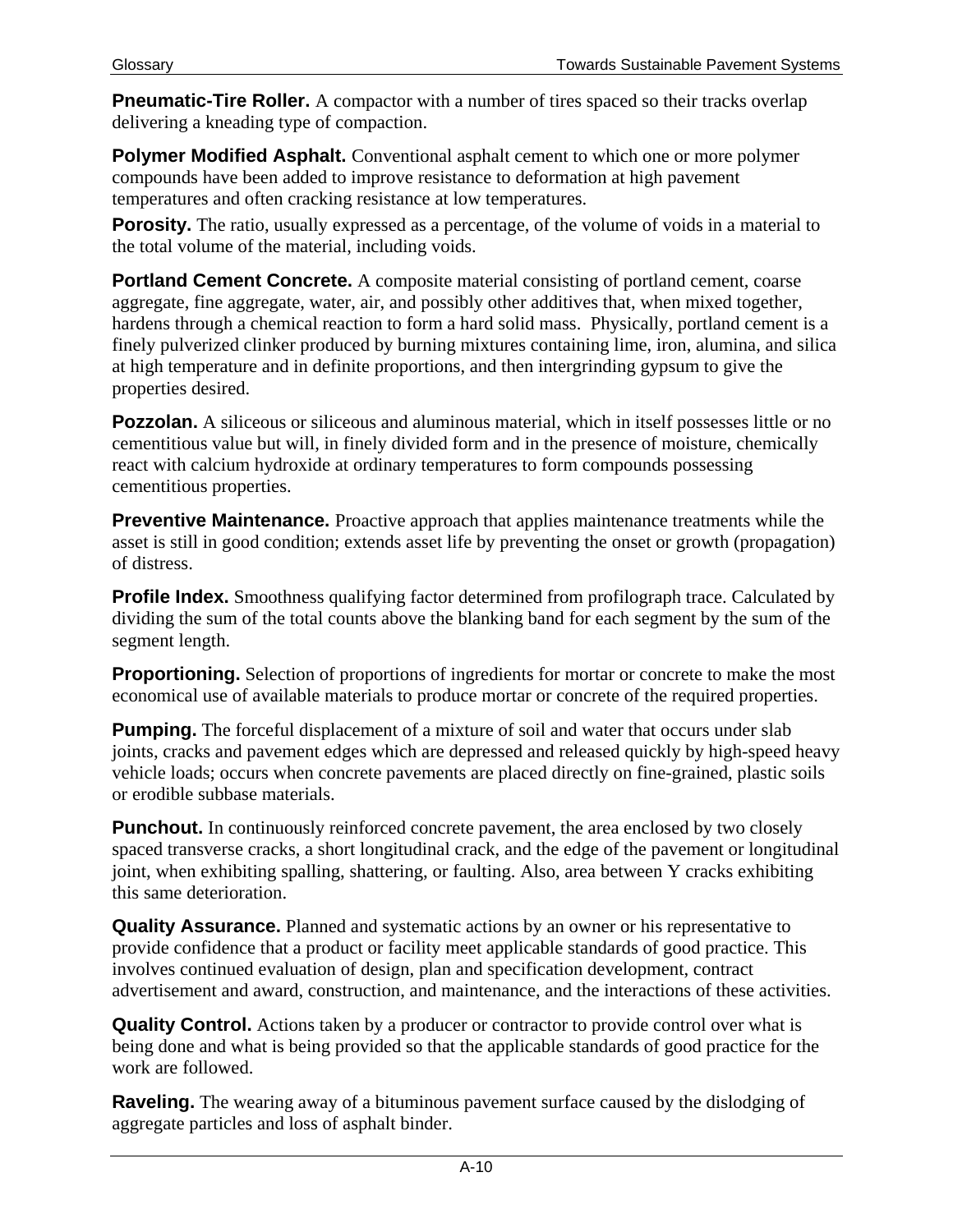**Reclaimed Asphalt Pavement (RAP).** Excavated asphalt pavement that has been pulverized, usually by milling, and is used like an aggregate in the recycling of asphalt pavements.

**Recycled Asphalt.** A mixture produced after processing existing asphalt pavement materials. The recycled mix may be produced by hot or cold mixing at a plant, or by processing the materials cold and in-place.

**Recycled Concrete Aggregate.** A granular material manufactured by removing, crushing, and processing hydraulic-cement concrete pavement for reuse with a hydraulic cementing medium to produce fresh paving concrete.

**Release Agent.** Material used to prevent bonding of concrete to a surface.

**Reservoir.** The part of a concrete joint that normally holds a sealant material. Usually a widening saw cut above the initial saw cut.

**Residual Asphalt.** Amount of asphalt left in an emulsion after water has evaporated.

**Restoration.** The process of reestablishing the materials, form, and appearance of a structure to those of a particular era of the structure. See also Pavement Preservation, Pavement Rehabilitation.

**Retardation.** Reduction in the rate of hardening or strength development of fresh concrete, mortar, or grout; i.e., an increase in the time required to reach initial and final set.

**Rigid Pavement.** A pavement constructed with hydraulic cement concrete.

**Roughness.** Distortions of the road surface that contribute to an undesirable, unsafe, uneconomical, or uncomfortable ride.

**Rubblization.** The pulverization of a portland cement concrete pavement into smaller particles, reducing the existing pavement layer to a sound, structural base that will be compatible to an asphalt overlay.

**Rutting.** A surface depression in the wheelpath caused by a permanent deformation in any of the pavement layers or subgrade.

**Sand Seal.** An application of asphalt emulsion covered with fine aggregate. It may be used to improve the skid resistance of slippery pavements and to seal against air and water intrusion.

**Scaling.** Flaking or peeling away of the near-surface portion of hydraulic cement concrete or mortar.

**Screed.** 1) To strike off concrete lying above the desired plane or shape. 2) A tool for striking off the concrete surface, sometimes referred to as a Strikeoff.

**Separation.** The tendency, as concrete is caused to pass from the unconfined ends of chutes or conveyor belts, for coarse aggregate to separate from the concrete and accumulate at one side; the tendency, as processed aggregate leaves the ends of conveyor belts, chutes, or similar devices with confining sides, for the larger aggregate to separate from the mass and accumulate at one side; the tendency for solids to separate from the water by gravitational settlement.

**Set.** The condition reached by a cement paste, mortar, or concrete when it has lost plasticity to an arbitrary degree, usually measured in terms of resistance to penetration or deformation. Initial set refers to first stiffening. Final set refers to attainment of significant rigidity.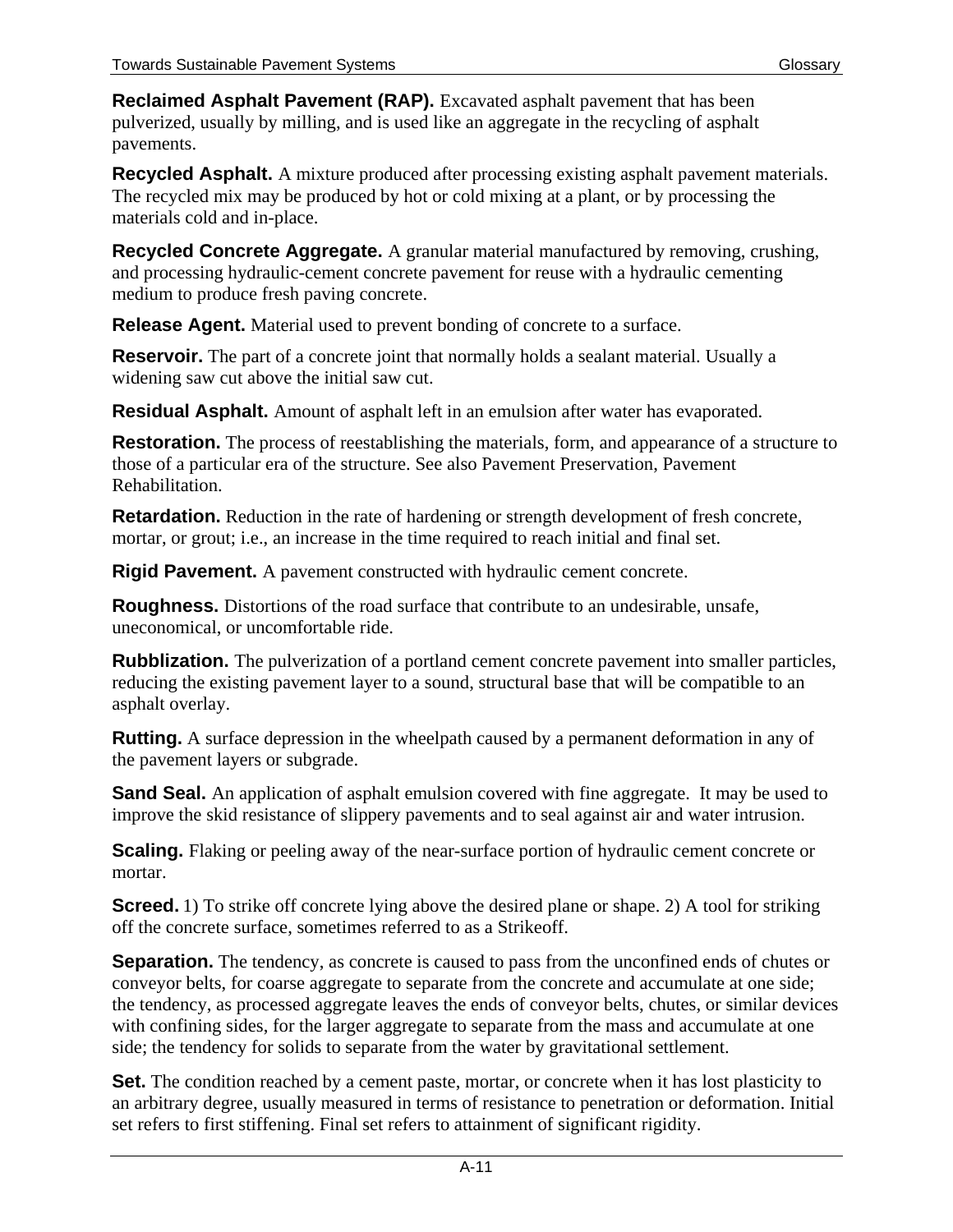**Skid Number (SN).** A standard test measure of the friction between a braking tire and the pavement surface.

**Slipform Paving.** A type of concrete paving process that involves extruding the concrete through a machine to provide a uniform dimension of concrete paving.

**Slurry Seal.** A mixture of quick- or slow-setting emulsified asphalt, well-graded fine aggregate, mineral filler, and water. It is used to fill cracks and seal areas of bituminous pavements, to restore a uniform surface texture, to seal the surface to prevent moisture and air intrusion into the pavement, and to provide skid resistance.

**Soundness.** In the case of a cement, freedom from large expansion after setting. In the case of aggregate, the ability to withstand aggressive conditions to which concrete containing it might be exposed, particularly those due to weather.

**Spalling.** The breakdown of the slab edges within 0.6 m (2 ft.) of the side of the joint caused by excessive stresses at the joint or crack or poor joint forming/sawing practices.

**Specification Limit(s).** The limiting value(s) placed on a quality characteristic, established preferably by statistical analysis, for evaluating material or construction within the specification requirements. The term can refer to either an individual USL or an LSL, called a single specification limit, or to USL and LSL together, called double specification limits.

**Stakeholders.** A person, group, or organization that affects or can be affected by an agencies actions.

**Steel-Wheel Vibratory Rollers.** A compaction device used to compress underlying asphalt layers. The amount of compactive force is adjusted by changing the frequency and amplitude of vibration.

**Stone Matrix Asphalt (SMA).** A hot-mix asphalt consisting of a mix of asphalt cement, stabilizer material, mineral filler, and gap-graded aggregate. A gap-graded aggregate is similar to an open-graded material, but is not quite as open.

**Subbase.** Layer of material immediately beneath the base course.

**Subgrade Soil.** The native soil prepared and compacted to support a pavement structure.

**Superpave™.** Short for "Superior Performing Asphalt Pavement" a performance-based system for selecting and specifying asphalt binders and for designing asphalt mixtures.

**Supplementary Cementitious Material.** Mineral admixtures consisting of powdered or pulverized materials, which are added to concrete before or during mixing to improve or change some of the plastic or hardened properties of Portland cement concrete. Materials are generally natural or by-products of other manufacturing processes.

**Surface Friction.** The retarding force developed at the tire-pavement interface that resists sliding when braking forces are applied to the vehicle tires.

**Surface Texture.** The characteristics of the pavement surface that contribute to both surface fiction and noise. Surface texture is comprised of microtexture and macrotexture.

**Tamping.** The operation of compacting freshly placed concrete by repeated blows or penetrations with a tamping device.